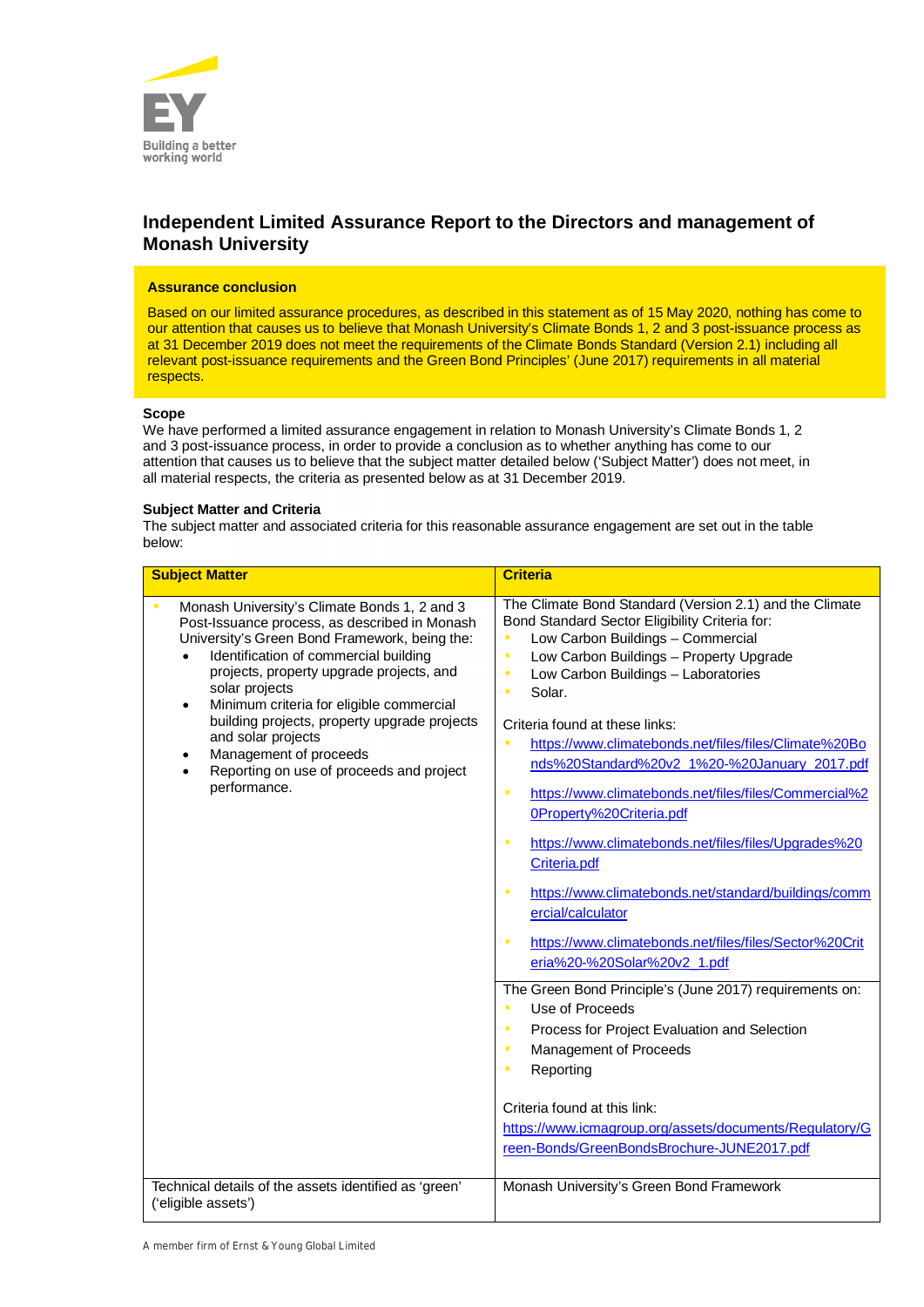

## **Management Responsibility**

The management of Monash University ('Management') is responsible for the collection, preparation and presentation of the Subject Matter in accordance with the criteria and for maintaining adequate records and internal controls that are designed to support Monash University's Climate Bonds 1, 2 and 3 issuance process.

#### **Assurance Practitioner's Responsibility**

Our responsibility is to express a limited assurance conclusion as to whether anything has come to our attention that causes us to believe that the Subject Matter is not presented in accordance with the criteria, in all material respects. Our assurance engagement has been planned and performed in accordance with the Australian Standard on ASAE 3000.

# **Level of Assurance**

A limited assurance engagement consists of making enquiries and applying analytical, appropriate testing, and other evidence-gathering procedures sufficient for us to obtain a meaningful level of assurance as the basis for providing a negative form of conclusion and, as such, do not provide all the evidence that would be required to provide a reasonable level of assurance. The procedures performed depend on the assurance practitioner's judgement including the risk of material misstatement of the specific activity data, whether due to fraud or error. While we considered the effectiveness of Management's internal controls when determining the nature and extent of our procedures, our review was not designed to provide assurance on internal controls. We believe that the evidence we have obtained is sufficient and appropriate to provide a basis for our conclusion.

# **Our Approach**

Our assurance procedures performed included, but were not limited to:

- Assessing policies and procedures established by Monash University related to the annual post-issuance process of the Climate Bonds 1, 2 and 3 to assess whether they were aligned to the requirements of the Climate Bond Standard (Version 2.1) ('CBS') and the Green Bond Principles (June 2017) ('GBP')
- Interviewing selected business unit and group level personnel to understand the key issues related to Monash University's relevant policies and procedures
- Undertaking analytical procedures to check the reasonableness of emissions data and spend data supporting the eligibility and valuation of assets for inclusion in Monash University's Climate Bonds 1, 2 and 3
- Conducting detailed testing on a sample basis of emissions data, asset valuations and key underlying assumptions to supporting documentation such as third-party consultant reports, monthly spend registers, and grid electricity and gas records.
- Checking the mathematical accuracy of calculations performed
- Checking the eligibility of assets for inclusion in Monash University's Climate Bonds 1, 2 and 3 against Monash University's Green Bond Framework
- Seeking management representation on key assertions.

## **Limitations**

There are inherent limitations in performing assurance – for example, assurance engagements are based on selective testing of the information being examined – and it is possible that fraud, error or non-compliance may occur and not be detected. There are additional inherent risks associated with assurance over non-financial information including reporting against standards which require information to be assured against source data compiled using definitions and estimation methods that are developed by the reporting entity. Finally, adherence to ASAE 3000, the CBS and GBP is subjective and will be interpreted differently by different stakeholder groups.

Our assurance was limited to the Monash University's Climate Bonds 1, 2 and 3 annual post-issuance process, and did not include statutory financial statements.

#### **Use of Report**

Our responsibility in performing our assurance activities is to the Directors of Monash University only and in accordance with the terms of reference for this engagement as agreed with them. We do not therefore accept or assume any responsibility for any other purpose or to any other person or organisation. Any reliance any such third party may place on Monash University's Climate Bonds 1, 2 and 3 annual post-issuance process is entirely at its own risk. No statement is made as to whether the criteria are appropriate for any third-party purpose